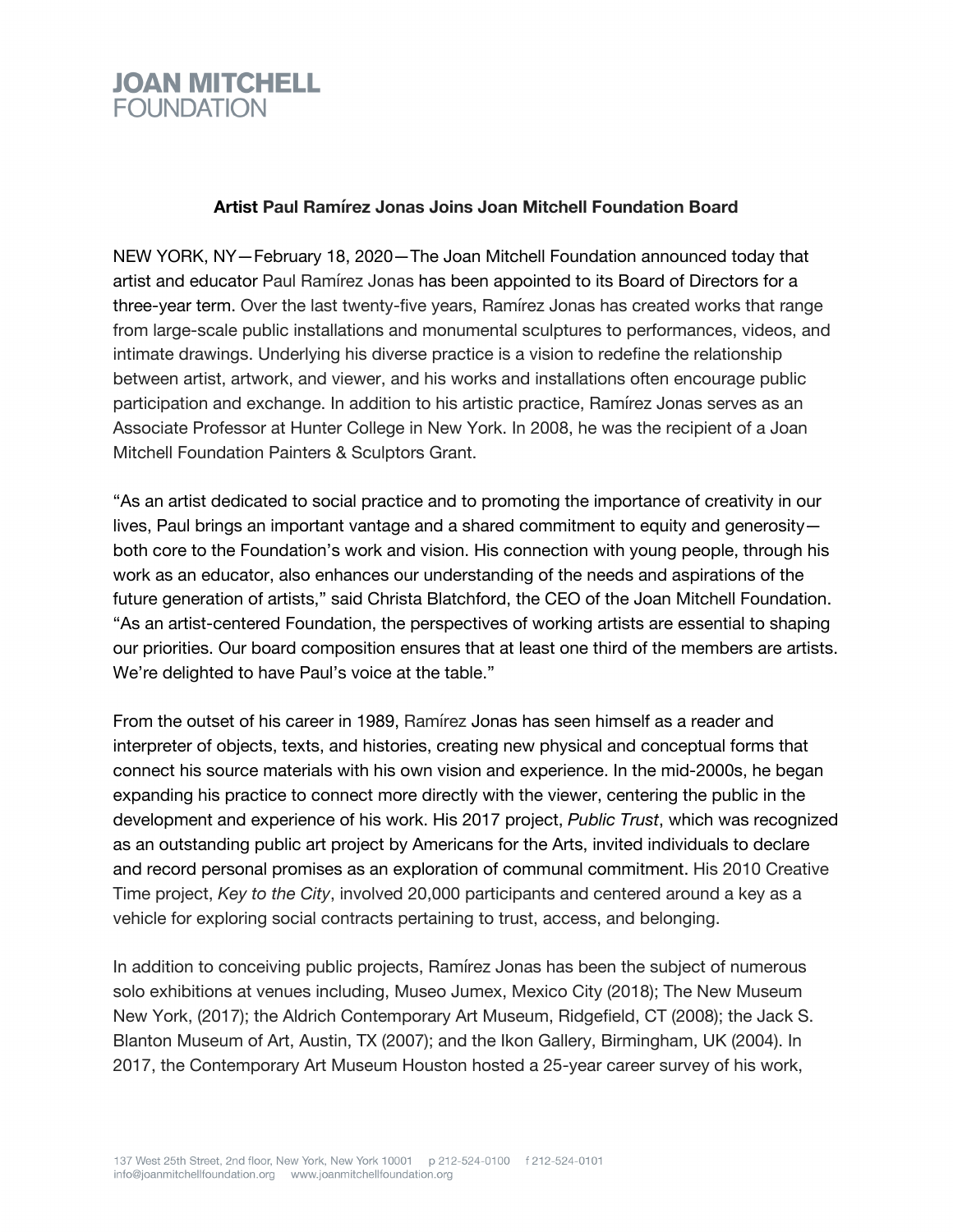## **JOAN MITCHELL FOUNDATION**

titled *Atlas, Pural, Monumental*. His work has also been presented in major group exhibitions, such as *Crossing Brooklyn* at the Brooklyn Museum, Brooklyn, NY, and *Under the Same Sun* at the Solomon R. Guggenheim Museum, New York (2014), as well as at biennials in Central America (2016), Porto Alegre (2009 and 2012), Venice (2009), Shanghai (2006), Seoul (2000), and Johannesburg (1995).

In addition to the Joan Mitchell Foundation, he sits on the board of Shandaken Project. He is represented by Galeria Nara Roesler in São Paulo and New York City.

"The Joan Mitchell Foundation is an essential model for our cultural ecosystem: a foundation created by an artist for artists and one that is committed to diversity and equity in both its internal operations and public work. At a time when artists find themselves navigating a shrinking public sector, an unregulated market, and often narrowly-focused philanthropic initiatives, the foundation offers an alternative approach that centers and offers support for the real-life needs of artists. I feel honored to be able to serve in such a unique institution," said Ramírez Jonas.

Members of the Board of Directors of the Joan Mitchell Foundation serve three-year terms, with a maximum of two consecutive terms. The current Board members include Ronald Bechet, President; Jean Shin, Vice-President; Juan Sánchez, Secretary; Sandy S. Lee, Treasurer; Theodore S. Berger; Kemi Ilesanmi; Miranda Lash; Michele Tortorelli; and Linda Usdin, Dr.PH.

Additionally, the Board has seven Emeritus members: Alejandro Anreus, PhD, Board President Emeritus; Dan Bergman, Board President Emeritus; Tomie Arai, Director Emeritus; John Koos, Director Emeritus; Tyrone Mitchell, Director Emeritus; Yolanda Shashaty, Director Emeritus; and Carolyn Somers, Founding Member & Executive Director Emeritus. All were appointed to Emeritus status in recognition of their many years of service and commitment to the Foundation.

## **About the Joan Mitchell Foundation**

The Joan Mitchell Foundation celebrates the life of abstract artist Joan Mitchell by expanding awareness of her pioneering work and fulfilling her wish to support and provide opportunities for visual artists. Through grants, residencies, and related initiatives, the Foundation advances the work of today's artists and amplifies their essential contributions to communities around the world.